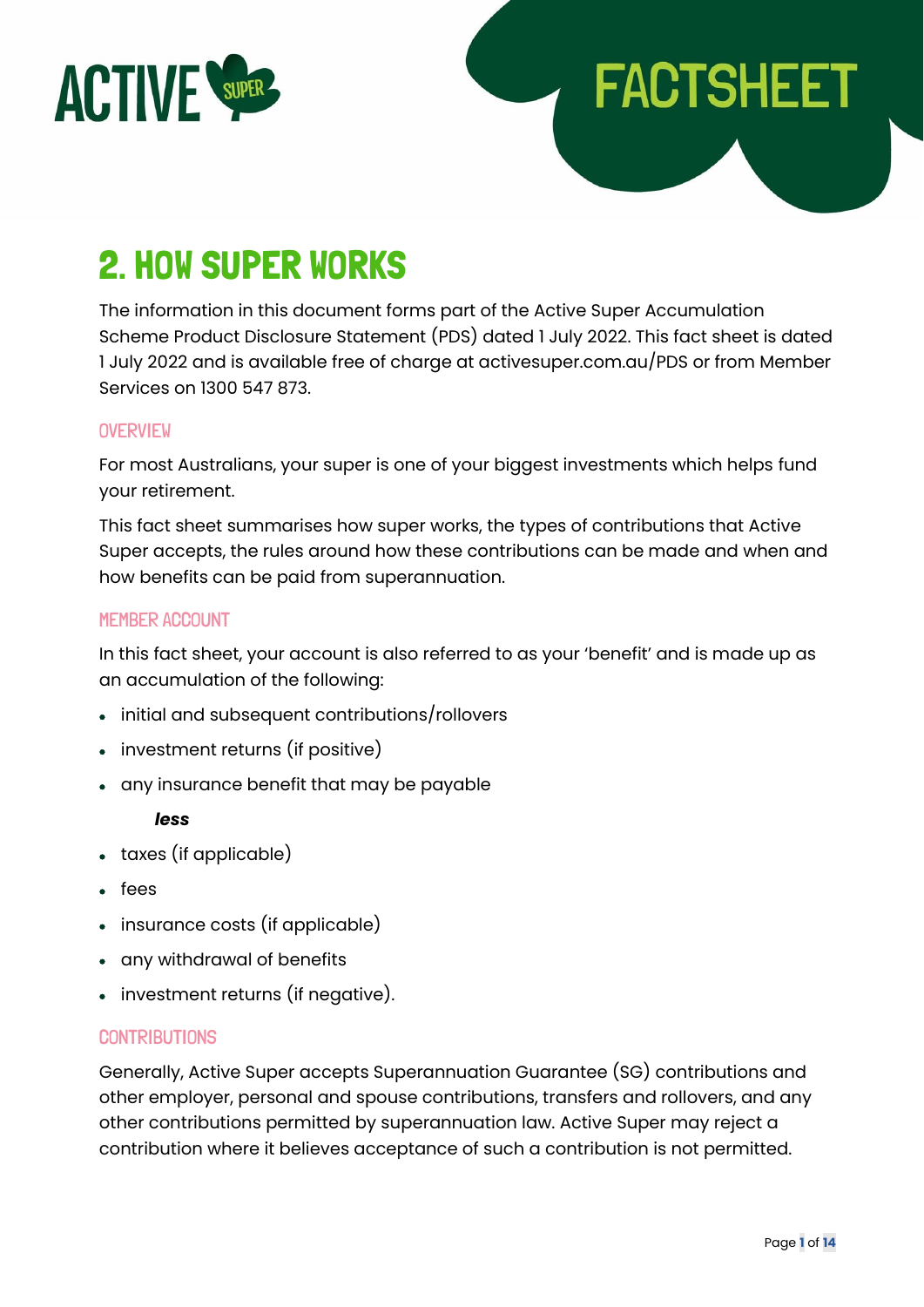The following table provides an overview of the different types of contributions and their general tax treatment within superannuation funds:

• Generally taxed at 15%.

**CONCESSIONAL (OR PRE-TAX) CONTRIBUTIONS**

- Superannuation Guarantee
- Additional employer
- Award

• Taxed at a higher rate if your tax file number (TFN) is not provided.

• Subject to contribution caps (refer below and to page 3).

• Self-employed deductible contributions

• Salary sacrifice

#### **NON-CONCESSIONAL (OR POST-TAX) CONTRIBUTIONS**

- **Personal**
- Spouse
- Subject to contribution caps (refer below and to page 4).
- Subject to total superannuation balance being less than \$1.7 million (refer to page 4).
- Concessional contributions that exceed the cap
- You must supply Active Super with your TFN for us to accept these contributions.
- Contributions are tax-free when below the cap amount.

## CONCESSIONAL CONTRIBUTIONS

Concessional contributions are contributions which are usually paid by your employer either due to super obligations or because you have elected to forego some of your pre-tax salary in order to make salary sacrifice contributions. Concessional contributions are generally taxed at 15%<sup>1</sup> provided you have supplied Active Super with your TFN.

#### **Types of concessional contributions**

- **Compulsory Superannuation Guarantee contributions:** Most employees are entitled to a minimum employer contribution known as the Superannuation Guarantee (SG). Currently, the SG rate is 10.5% of salary (ordinary time earnings).
- **Award contributions:** These are contributions which are required under an award or agreement, secured by your union, which may count towards SG. Some contributions can be in addition to SG.
- **Additional employer contributions:** Additional contributions paid by your employer which could be the result of a salary packaging agreement.

 $^{\rm 1}$  If your annual income exceeds \$250,000 some or all of your concessional contributions may be taxed at 30%.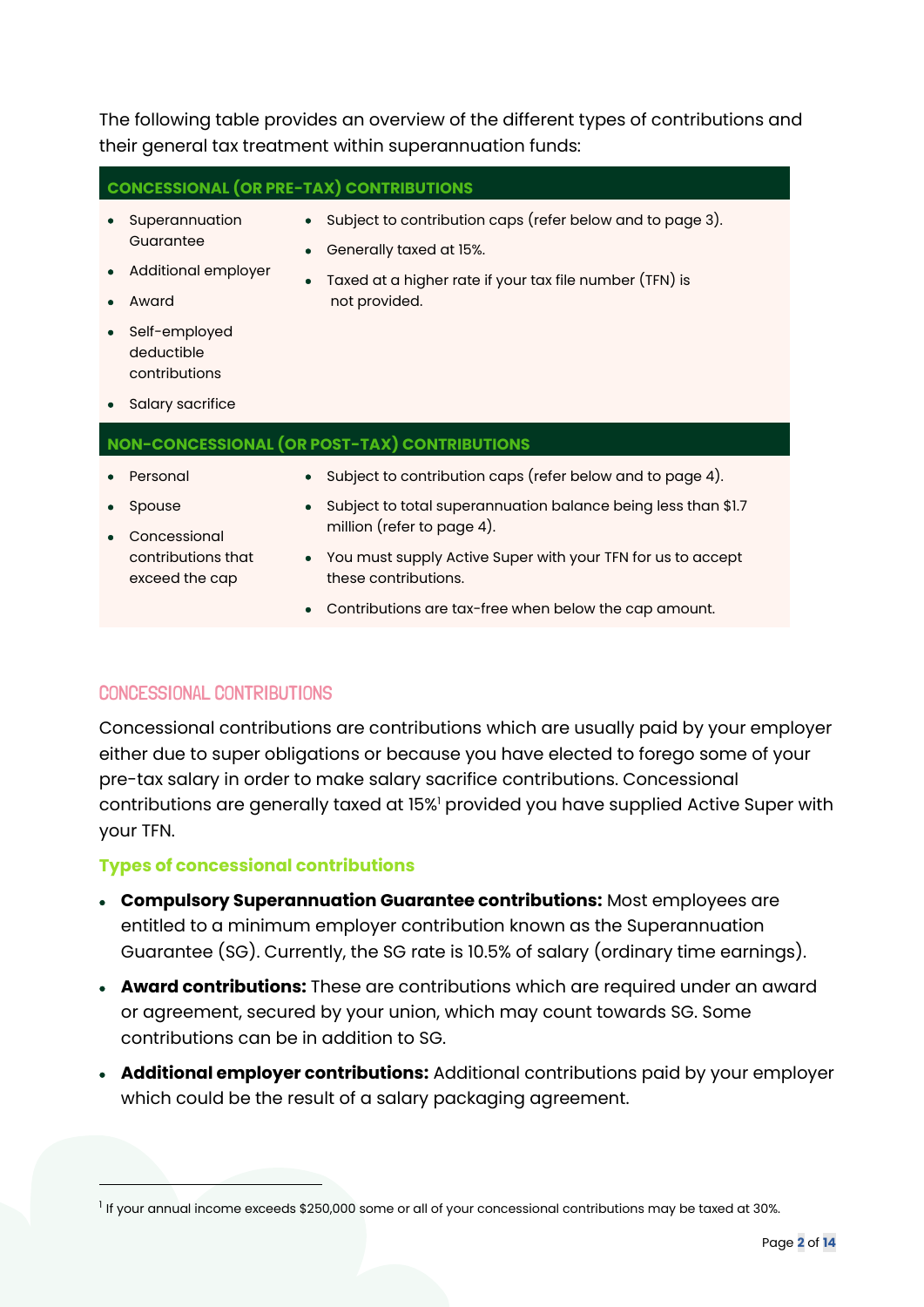- **Salary sacrifice:** Amounts nominated by you and deducted from your pre-tax salary for the purpose of contributing to superannuation.
- **Personal deductible contributions**: Personal contributions using your after-tax pay, for which you tell us that you intend to claim a tax deduction.

## **Concessional contributions cap**

Under current legislation there is a cap on the amount of concessional contributions that you and/or your employer can make in a financial year.

The standard concessional cap is \$27,500 per annum and applies to all members. If you have a super account balance of less than \$500,000, you can make 'carryforward' concessional super contributions on a rolling five-year basis from 1 July 2018. Amounts carried forward that have not been used after five years will expire.

Contributions within the cap are taxed at 15%, except if your annual income exceeds \$250,000, in which case, some or all your concessional contributions may be taxed at 30%.

## **Amounts exceeding the concessional contributions cap**

If you exceed your concessional cap you may withdraw the excess contributions. The excess contributions are then taxed at your marginal rate to mirror the tax treatment those contributions would have received if you had taken them as salary. An interest charge may also apply in recognition of the fact that the tax on excess contributions is being collected later than your normal income tax on the amount.

If you choose not to withdraw the excess contributions, their value will then count towards your non-concessional cap.

## **Non-disclosure of tax file number (TFN)**

It isn't an offense to withhold your TFN. However, if we don't have your TFN, then:

- Your concessional contributions may be taxed at the highest marginal rate plus Medicare levy; and
- We can't accept any non-concessional contributions to your account.

# NON-CONCESSIONAL CONTRIBUTIONS

Non-concessional contributions are personal contributions which are paid from aftertax salary or contributions paid on your behalf by your spouse. These contributions are not taxed (if within the cap amount) either when contributed to or withdrawn from super.

These contributions can be made periodically or as single amounts.

# **Acceptance of non-concessional contributions**

The following conditions need to be satisfied for you to make non-concessional contributions: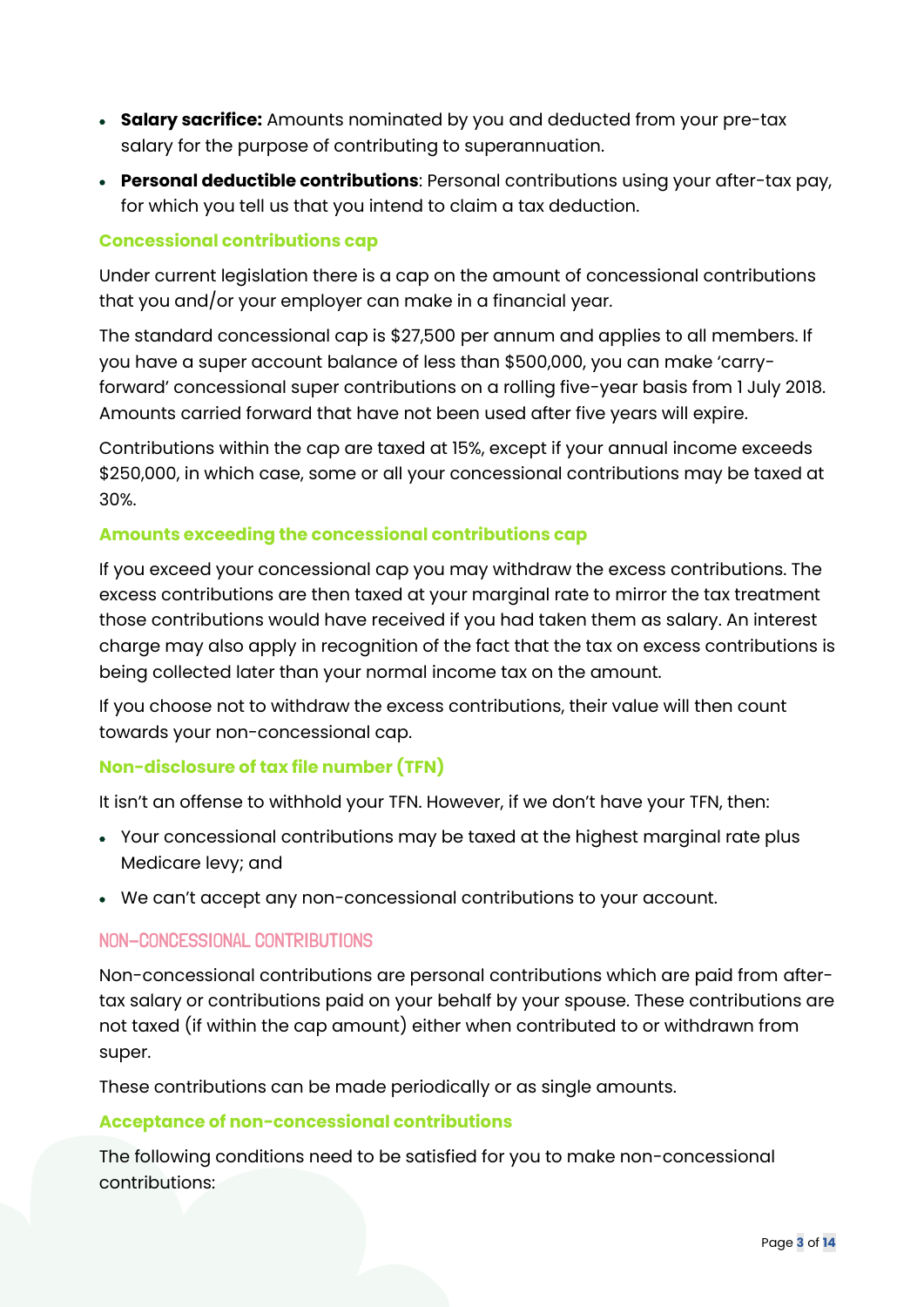- Your TFN must have been provided to Active Super. If your TFN has not been received concessional contributions cannot be accepted and will be refunded to you.
- Australians aged 60 years or older are able to make non-concessional (after-tax) contributions into their superannuation account of up to \$300,000 from the sale of their property if they have owned the property for at least 10 years (refer to *Downsizing contributions* on page 10).

Spouse contributions cannot be accepted for people aged 75 and over. Persons aged 75 and over can no longer make non-concessional contributions.

Contributions in excess of the concessional cap will count towards the nonconcessional cap.

## **Non-concessional contributions cap**

There is a cap on the amount of non-concessional contributions that you can make in a financial year.

Non-concessional contributions are capped at \$110,000 per year (this amount is a multiple of four times the concessional contribution limit). However, those under age 75 can bring forward up to \$330,000 over three financial years, as long as the total superannuation balance cap has not been exceeded as at 30 June the previous financial year.

The table below shows the bring-forward arrangements for the first year from 1 July 2021.

| <b>TOTAL SUPER BALANCE</b><br><b>ON 30 JUNE OF</b><br><b>PREVIOUS YEAR</b> | <b>NON-CONCESSIONAL</b><br><b>CONTRIBUTIONS CAP FOR THE</b><br><b>FIRST YEAR</b> | <b>BRING-FORWARD PERIOD</b>                                                       |
|----------------------------------------------------------------------------|----------------------------------------------------------------------------------|-----------------------------------------------------------------------------------|
| Less than \$1.48 million                                                   | \$330,000                                                                        | 3 years                                                                           |
| \$1.48 million to less than<br>\$1.59 million                              | \$220,000                                                                        | 2 years                                                                           |
| \$1.59 million to less than<br>\$1.7 million                               | \$110,000                                                                        | No bring-forward period,<br>general non-concessional<br>contributions cap applies |
| \$1.7m and above                                                           | Nil                                                                              | Not applicable                                                                    |

Please visit the ATO at [ato.gov.au](https://www.ato.gov.au/) for more information.

## **Total superannuation balance**

A lifetime cap of \$1.7 million applies to your total superannuation balance. Your total superannuation balance includes the combined total of all your super and retirement savings accounts. Contributions made to accounts with balances greater than this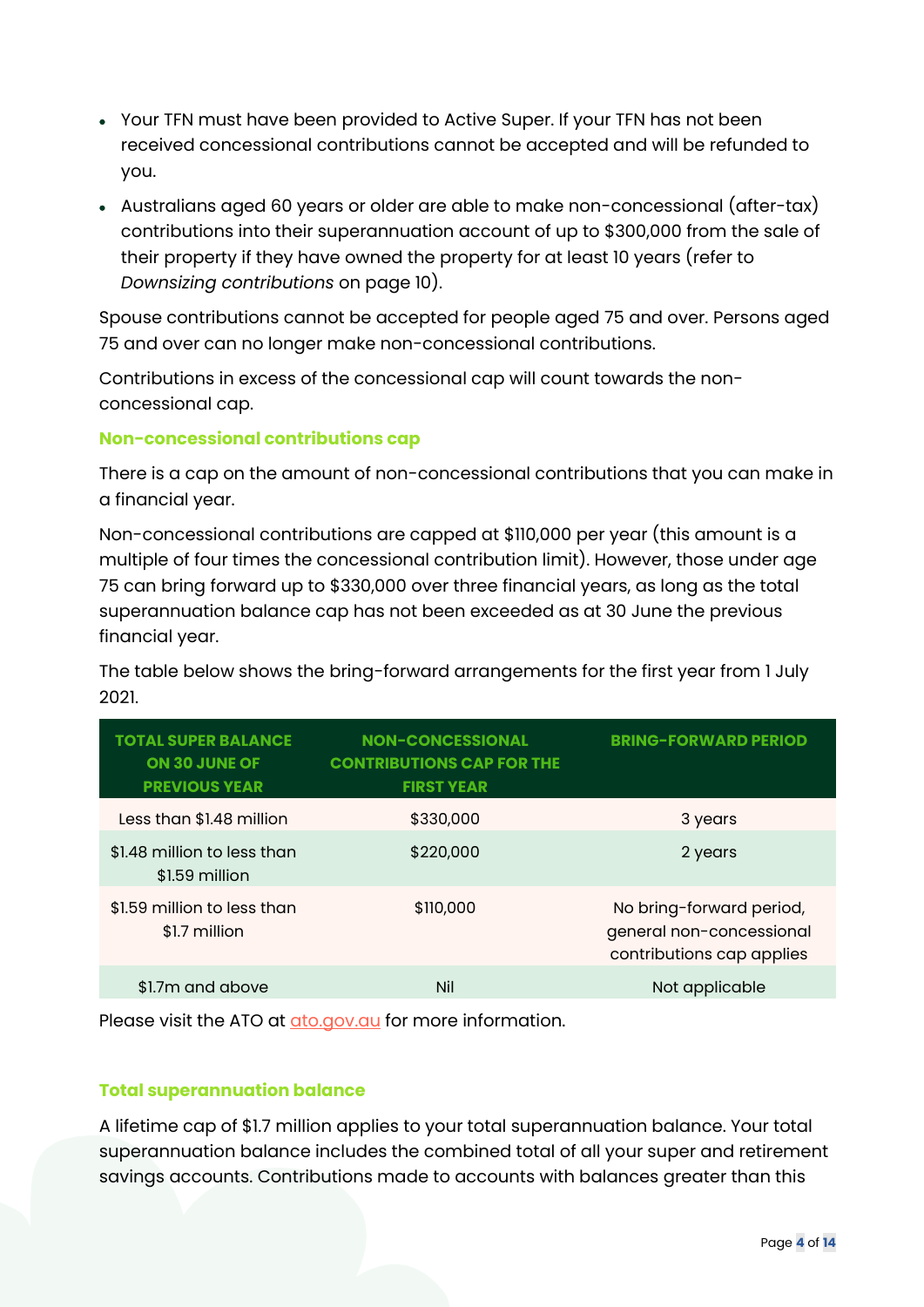amount, as at 30 June the financial year before, will be deemed to be excess contributions and will be taxed at 47%.

## **Amounts exceeding the non-concessional cap**

If you have made any non-concessional contributions which exceed the nonconcessional cap, they may be withdrawn. If you choose to withdraw the excess contributions plus associated earnings, any investment earnings will be taxed at your marginal tax rate, plus the Medicare levy.

If you choose not to withdraw the excess contributions, they will remain in your super account and be taxed at the top marginal rate, plus the Medicare levy.

# SPOUSE CONTRIBUTIONS

You can make contributions to super on behalf of your spouse. You may also be able to claim a tax offset<sup>2</sup> of 18% on the contributions, up to a maximum contribution of \$3,000 per annum. This is provided your spouse receives \$40,000 or less in assessable income, reportable fringe benefits and reportable employer super contributions for that year.

If your spouse is receiving less than \$37,000, and you make contributions of \$3,000 or more, you can achieve the maximum rebate of \$540 (18% of \$3,000). The contributions eligible for the rebate reduce by \$1 for each \$1 of assessable income and reportable fringe benefits above \$37,000 p.a. The rebate is not available if your spouse's income reaches \$40,000 per annum.

Further eligibility requirements for claiming the spouse rebate are that the super contribution must be:

• made with after-tax money; and

made on behalf of a receiving spouse who is under 75As spouse contributions are made from after-tax money, they retain their tax-free status and are available on retirement tax-free subject to preservation rules. For more information on spouse contributions, visit the Australian Tax Office (ATO) website at *ato.gov.au* 

# ROLLOVERS AND TRANSFERS IN

The Active Super Accumulation Scheme accepts transfers of benefits from other superannuation funds, including superannuation split amounts resulting from a Family Law settlement or order and superannuation lump sum (SLS) payments.

 $^{\sf 2}$  Please note that in order to be entitled to the tax offset you must have a spouse that qualifies as a 'spouse' within the meaning of that term in the tax law. A 'spouse' for this purpose includes legal partners, de-facto partners, and same sex partners.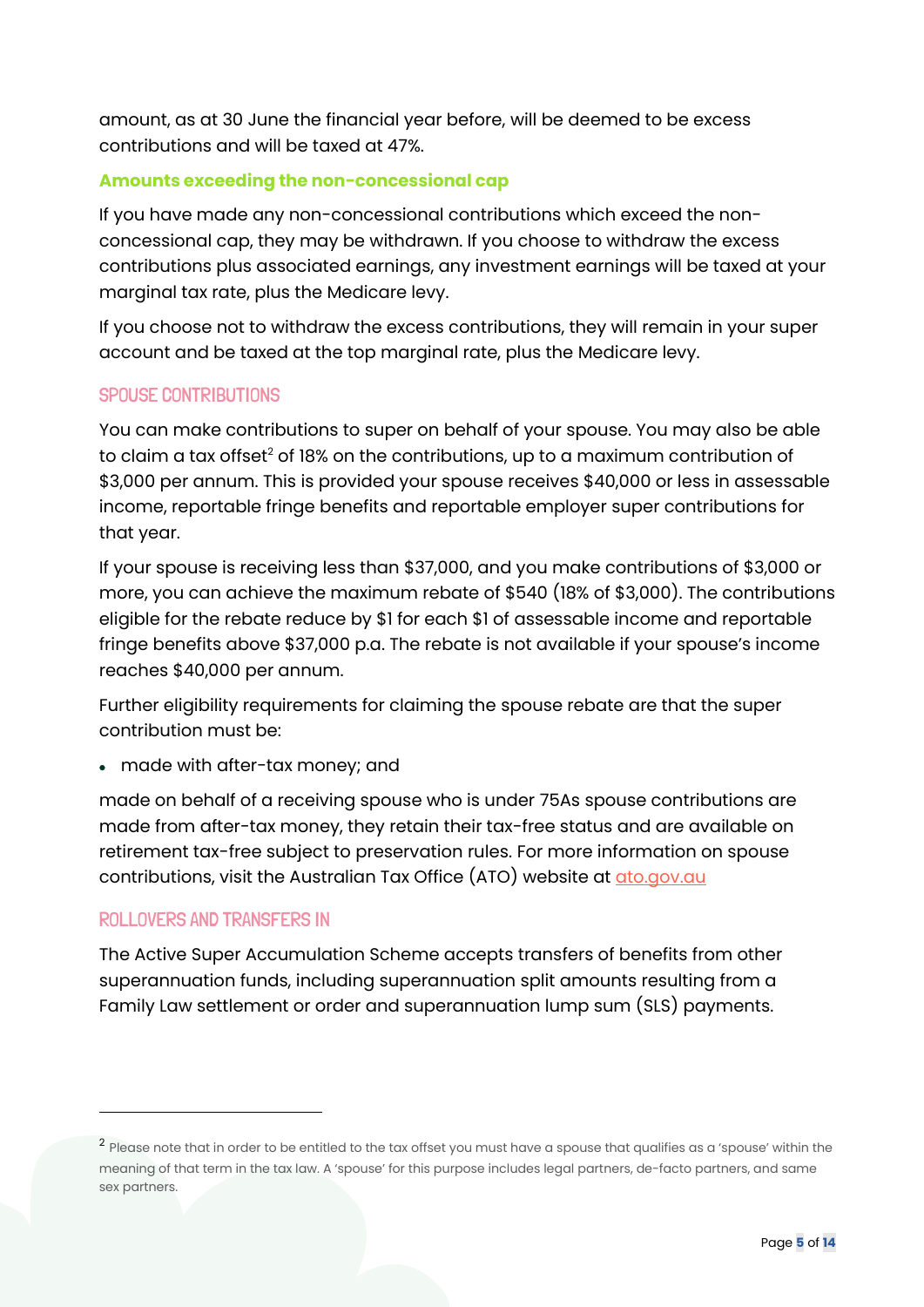# GOVERNMENT SUPER CO-CONTRIBUTIONS

The Federal Government makes contributions to the superannuation account of an eligible income earner based on the personal contributions made by the income earner and income earned.

- To qualify for a co-contribution, you must, in a financial year: make personal nonconcessional superannuation contributions to a complying superannuation fund or retirement savings account;
- have a total income (assessable income plus any reportable fringe benefits) of less than \$56,112;
- have earned at least 10% of your total income from eligible employment, running a business or a combination of both;
- have a total superannuation balance that is less than the transfer balance cap at the end of 30 June of the previous financial year;
- have not contributed more than your non-concessional contributions cap;
- be a permanent resident of Australia;
- have lodged an income tax return for the financial year in which the contributions were made; and
- be less than 71 years old at the end of the financial year in which the contributions were made.

The Federal Government will contribute up to 50 cents for every \$1you personally contribute (post-tax) subject to a maximum of \$500 per year. This maximum starts reducing once your assessable income exceeds \$41,112 and reduces to zero once your income reaches \$56,112.

The minimum co-contribution amount paid by the government is \$20.

# TAX-DEDUCTIBLE PERSONAL CONTRIBUTIONS

You are eligible to contribute personal contributions for which you can claim a tax deduction if you are aged under 75. Individuals who are aged 67 to 74 will need to meet the work test by being gainfully employed for at least 40 hours in a period of not more than 30 consecutive days during the financial year, or be able to claim the work test exemption.

You are unable to make personal contributions if you are aged 75 years or over.

A tax deduction may be available on contributions up to the concessional contributions cap for the applicable financial year. To claim a tax deduction, instructions need to be provided to Active Super before:

- you lodge your income tax return;
- the end of the following financial year;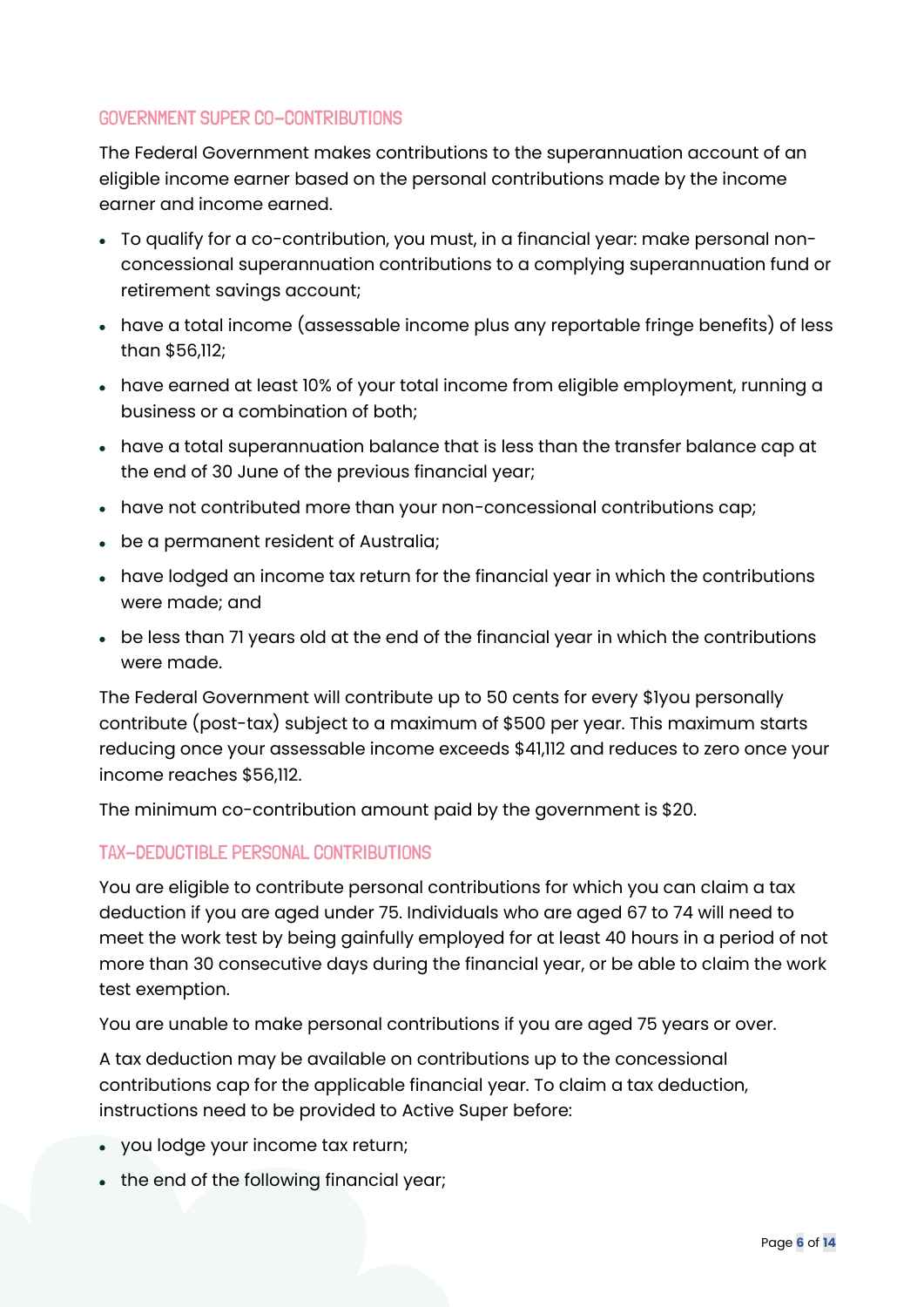- you request us to split contributions;
- you commence a pension; or
- you roll over to another super fund.

Once these periods have lapsed, you can't claim or amend a tax deduction notice. You must also be a current member of the Active Super Accumulation Scheme to claim a deduction.

## WHEN BENEFITS CAN BE TAKEN

Superannuation is a long-term investment, and the Federal Government has placed restrictions on when you can withdraw benefits from your account. These are referred to as 'preservation rules'.

Depending on the preservation components of your benefit (some members may have amounts under different components), you may need to satisfy a 'condition of release' in order to withdraw all or part of your benefit as a lump sum amount.

You are still able to rollover to another superannuation fund regardless of the preservation status of your benefit. However, rolling over to another fund will not alter the preservation status of the benefit.

#### **Preserved component**

This is the amount of your benefit that cannot be cashed unless you meet a condition of release.

The preserved component and any investment earnings on the preserved component cannot be withdrawn from the superannuation environment unless a condition of release is met.

All spouse contributions are classified as preserved.

## **Restricted non-preserved component**

This component of your benefit can only be withdrawn and taken in cash when you cease employment with an employer who has contributed to Active Super.

Your restricted non-preserved benefit is the amount (if any) that you would have been able to withdraw and take in cash if you had ceased employment and been paid your benefit on 1 July 1999.

Over time your restricted non-preserved component remains at the same dollar value unless any further restricted non-preserved benefit has been rolled over to your account from another super fund. While it will continue to accumulate investment earnings, the earnings will be preserved. This amount, plus any unrestricted nonpreserved amount, will remain the maximum amount that you will be able to take in cash on ceasing employment with a local government employer.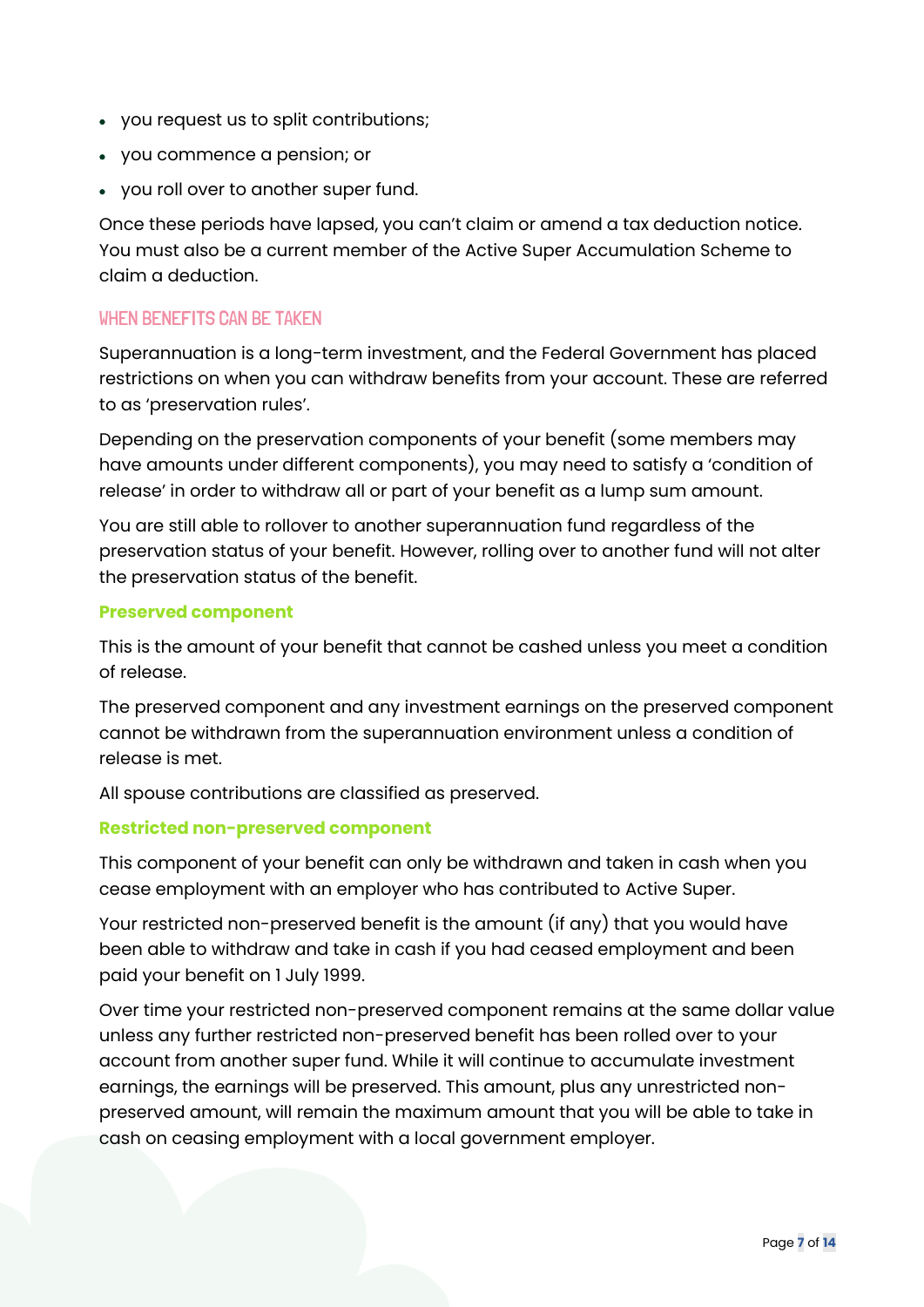### **Unrestricted non-preserved component**

This is the amount of your benefit that you can withdraw and take in cash at any time.

This amount will only exist when you have met a condition of release or have rolled over an unrestricted non-preserved benefit from another super fund.

#### **When are preserved benefits payable?**

The conditions of release you would need to meet in order to take your total preserved benefit as cash are as follows:

- on permanent retirement from the workforce at or after your 'preservation age' (refer to the *preservation age* section on page 9);
- on leaving employment on or after age 60;
- on reaching age 65, regardless of whether or not you are still working;
- on total and permanent incapacity;
- on attaining your preservation age and whilst still employed, taking a transition to retirement pension (note that your benefit components will not change);
- if you entered Australia on an eligible temporary resident visa and you subsequently permanently depart Australia, you can apply for payment of your benefit;
- when the ATO gives Active Super a release authority to pay excess contributions tax to the ATO;
- you terminate employment with a contributing employer and your preserved benefit is less than \$200;
- on death; or
- you are suffering from a terminal illness.

You may be eligible to cash all or part of your benefit:

- on the grounds of severe financial hardship; or
- on compassionate grounds (subject to approval by the ATO).

#### **Preservation of spouse contributions**

If the spouse account holder has never been in paid employment, their benefit can generally be paid only when the spouse reaches age 65 or on the spouse's death. Otherwise, normal preservation rules apply.

#### **No compulsory cashing of benefits**

Although you are eligible to cash your preserved benefit on reaching age 65, you are permitted to keep all or part of your benefit in your superannuation account. If you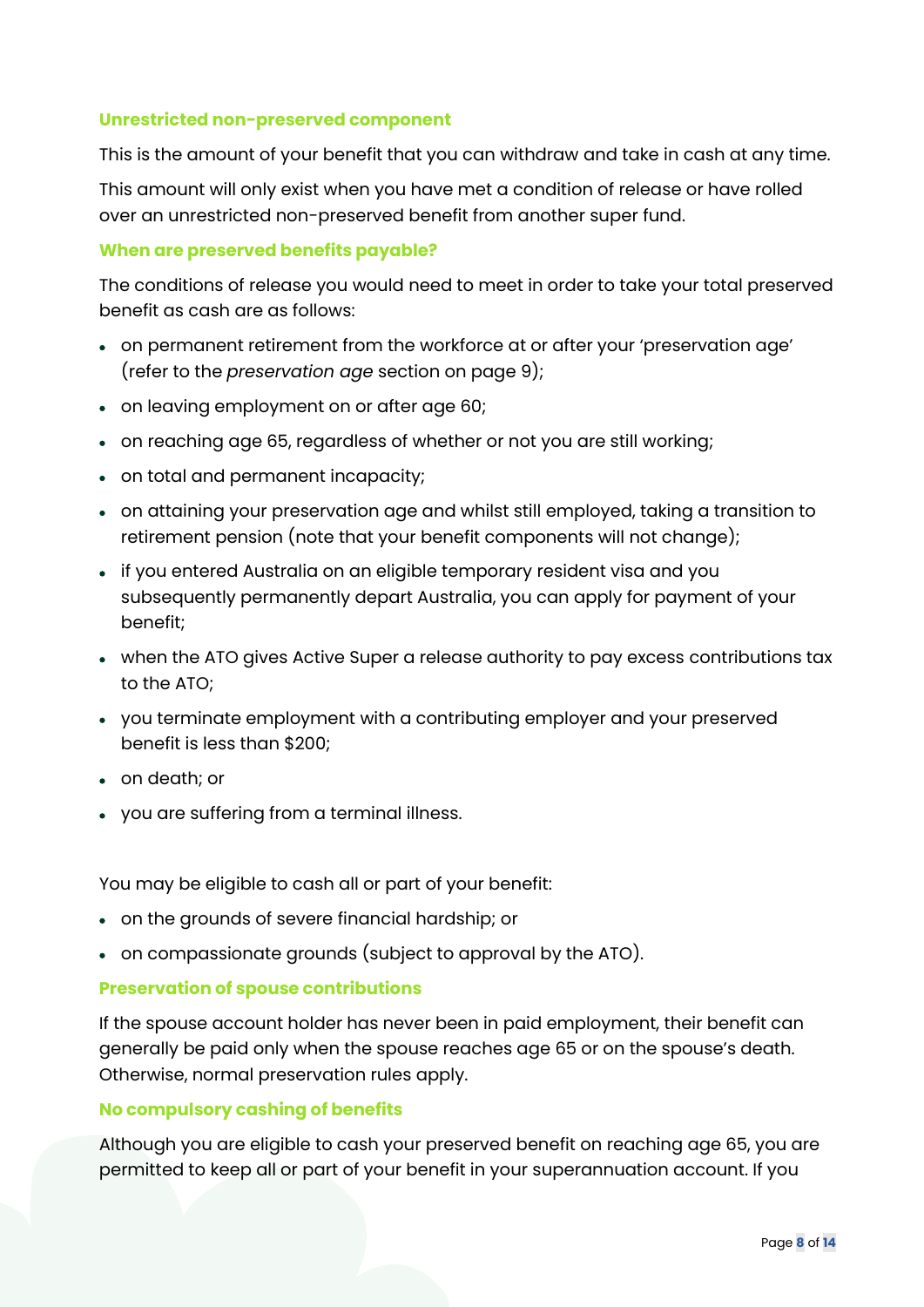decide to leave your benefit in superannuation, investment earnings on your benefit will continue to be taxed at the tax rates that apply to your account.

## **Preservation age**

Your preservation age is the age at which you are eligible to access your preserved benefits due to retirement and will depend on your date of birth, as shown below:

| <b>DATE OF BIRTH</b>       | <b>PRESERVATION AGE</b> |
|----------------------------|-------------------------|
| Before 1 July 1960         | 55 years                |
| 1 July 1960 - 30 June 1961 | 56 years                |
| 1 July 1961 - 30 June 1962 | 57 years                |
| 1 July 1962 - 30 June 1963 | 58 years                |
| 1 July 1963 - 30 June 1964 | 59 years                |
| After 30 June 1964         | 60 years                |

# CEASING EMPLOYMENT

If you cease employment with your employer, there will be no change to your account until we become aware that you have left employment (either you or your employer may advise us of this fact). Once we are advised that you have ceased employment with your employer, or no employer contributions have been received for three months, your account in the employer sponsored division will be transferred to the public offer division. If you are already in the public offer division, there will be no change to your account.

It is important to note that when you cease employment with a sponsored/sponsoring employer and your account has been transferred to the public offer division, any insurance cover you hold with Active Super will continue (provided premiums are paid and you meet the other terms and conditions of the insurance policy). It is important to make sure that Active Super is advised of changes in your employment.

# WITHDRAWING A BENEFIT

You can withdraw all or part of your benefit as a cash lump sum, a rollover to another complying superannuation entity, or as a combination of both. If you choose to take part of your benefit, a minimum of \$5,000 must remain in your account otherwise your withdrawal request will be invalid. We will let you know if this is the case so you can update your request.

It is important to note that your preserved benefit can only be taken as a cash lump sum if you have satisfied a condition of release. You may elect to roll over some or all of your funds to another superannuation entity or approved deposit fund by completing the relevant documentation, which is available at activesuper.com.au or by calling Member Services on 1300 547 873.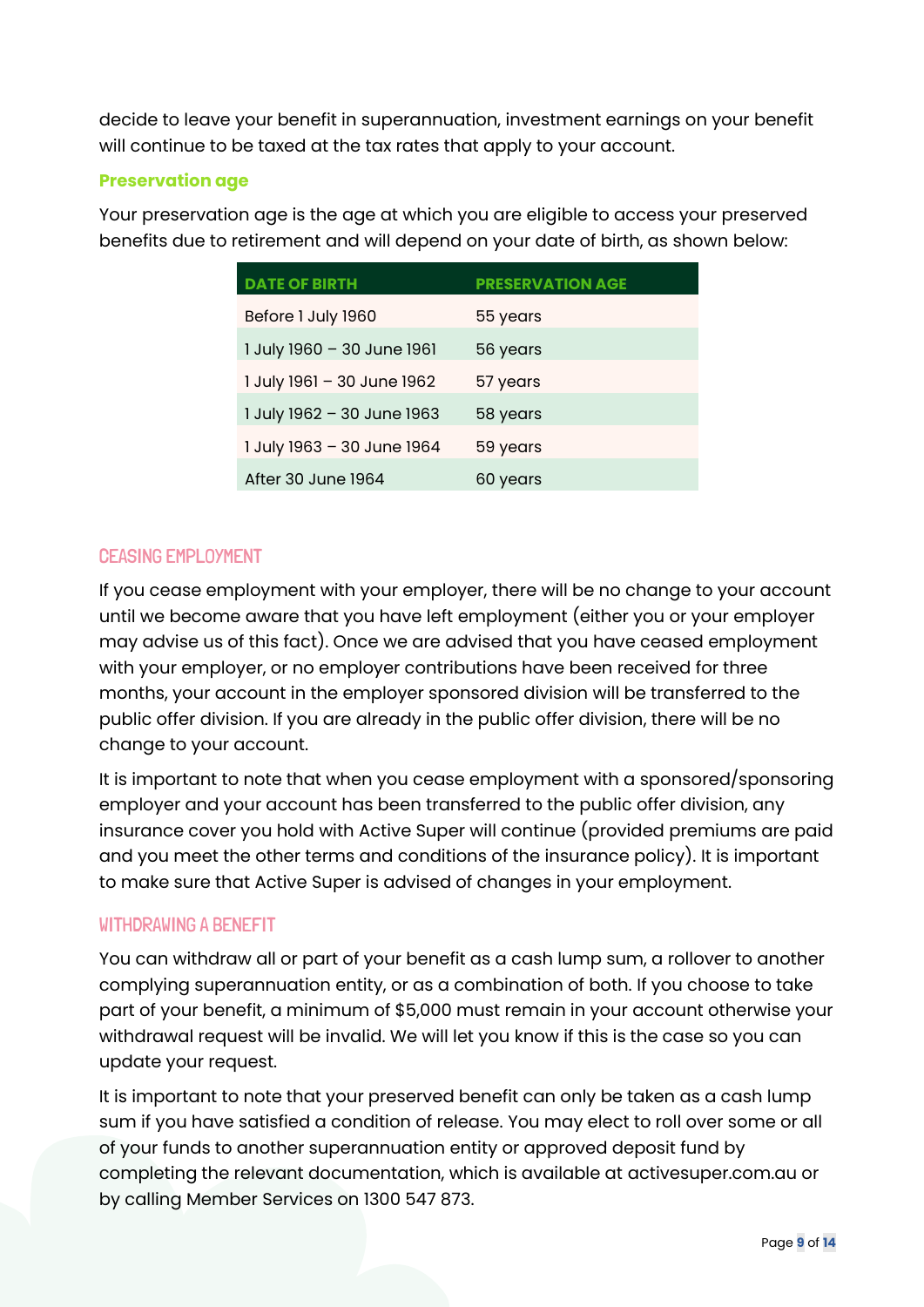# FIRST HOME SUPER SAVER (FHSS) SCHEME

The FHSS Scheme helps you save money for your first home by making voluntary contributions to Active Super. You may be able to benefit from the tax treatment within super.

If you have never owned property in Australia, you can make concessional (beforetax) and non-concessional (after-tax) contributions to your super:

- Concessional contributions include salary sacrifice contributions and personal contributions for which a tax deduction is claimed. These contributions are taxed at 15%.
- Non-concessional contributions include any personal contributions from after-tax money.

To qualify for the FHSS scheme, you must:

- be at least 18 years old at the time of the withdrawal
- have never owned property in Australia
- have not previously received a FHSS Scheme payment.

You can make voluntary contributions of up to \$50,000 (maximum of \$15,000 per year). You can then apply to withdraw your voluntary contributions made to super together with deemed earnings to help purchase your first home. This can be done via the ATO via your myGov account.

For full details on the FHSS Scheme including information on how to access your savings, please search for First Home Super Saver Scheme at [ato.gov.au](https://www.ato.gov.au/)

## DOWNSIZER CONTRIBUTIONS

The downsizer contributions measure allows you to contribute some proceeds of the sale of your home into superannuation.

The downsizer measure allows you to make an after-tax contribution of up to \$300,000 into superannuation from the sale of your home, provided it was your main residence. Couples can both contribute this amount towards super up to a maximum of \$300,000 each.

For full details on eligibility and how to contribute, please refer visit the ATO website at [ato.gov.au](https://www.ato.gov.au/)

## **PORTABILITY**

Under portability arrangements you may transfer some or all of your benefit to another superannuation entity, regardless of your employment status or whether or not you are able to move funds under superannuation choice arrangements.

If you choose to take part of your benefit under portability, you must leave at least \$5,000 in your account, otherwise your withdrawal request will be invalid.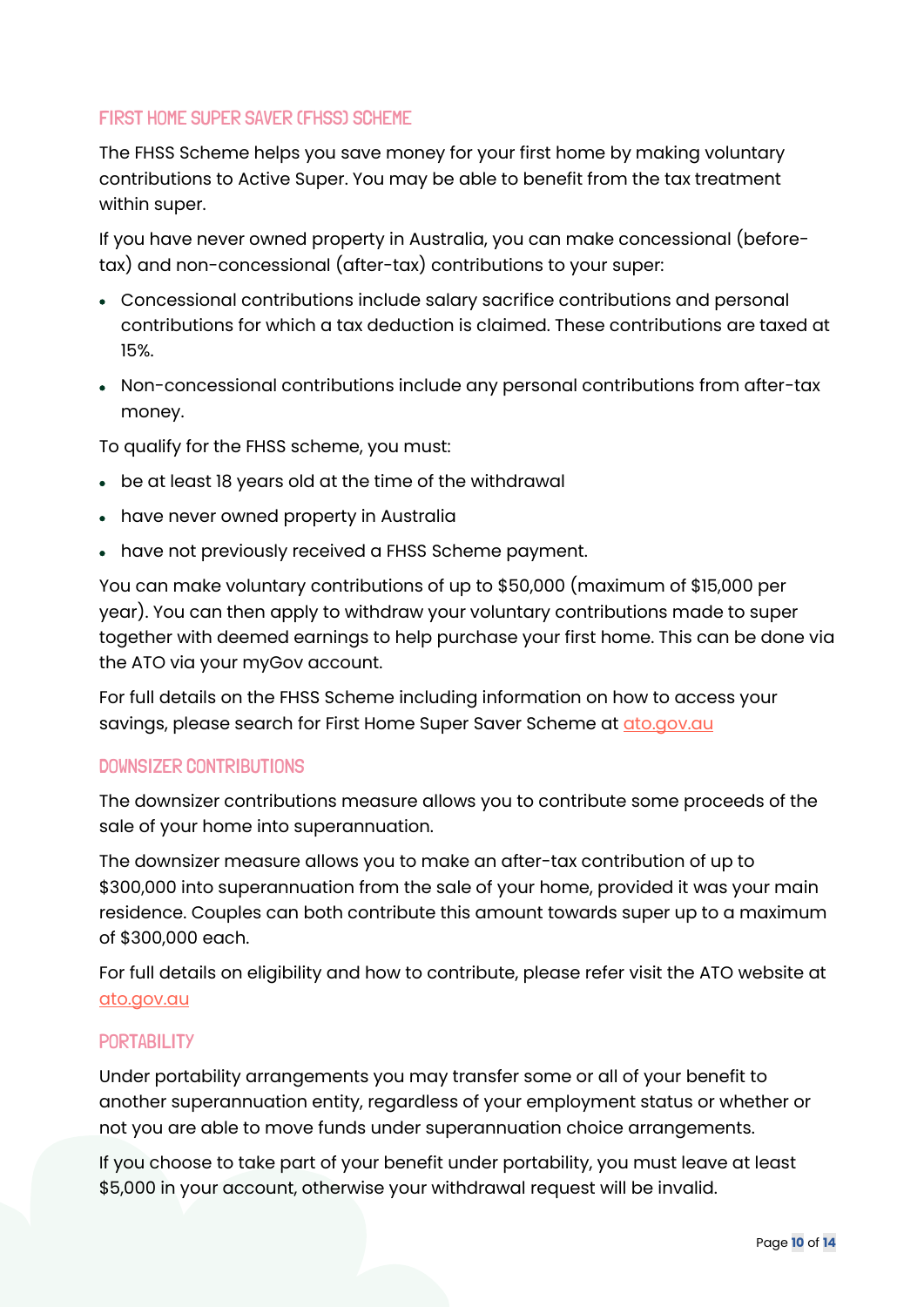If you are withdrawing all or part of your benefit under portability, you can continue to have contributions paid into your account.

# TOTAL AND PERMANENT DISABLEMENT (TPD)

For the payment of a TPD benefit (not including any insured component), the Trustee must be satisfied that you have satisfy the definition of permanent incapacity, as defined in super legislation.

If you have any basic, additional basic or voluntary insurance cover, the insurer must be satisfied that the requirements (as outlined in the policy document) have been met before any insurance benefit can be paid.

For more information on TPD insurance, please refer to the *Insurance in your super* fact sheet, available at activesuper.com.au/PDS or from member services on 1300 547 873.

# FAMILY LAW ACT

The Family Law Act takes account of superannuation entitlements when negotiating settlements resulting from the breakdown of marriages and de facto relationships (including same sex relationships) and for the splitting of those entitlements between the parties involved. The Family Law provisions are complex, and you should seek independent legal and financial planning advice with respect to your personal situation. For more information, please refer to the *Family Law splits* fact sheet at activesuper.com.au/factsheets

# DO YOU HAVE LOST SUPER?

It is always important to keep Active Super informed of your current postal and email address. If your details change, call member services on 1300 547 873 or you can update your details through Member Online. We can help you track down lost super by using the free search service offered by the Australian Tax Office (ATO). Simply visit our Member Online for more information.

# WHAT HAPPENS TO YOUR SUPER WHEN YOU DIE?

Did you know that even if you have a Will, your super may not be included in your estate? That's why it's so important to tell us who should receive your super upon your death by making a valid binding death benefit nomination.

# **What is a binding death benefit nomination?**

If you make a valid binding death benefit nomination (BDBN) in favour of your dependant(s) and/or legal personal representative(s), the Trustee must distribute the benefit on your death in accordance with the BDBN. However, your binding death benefit nomination must still be valid at the time of your death and when the benefit is paid.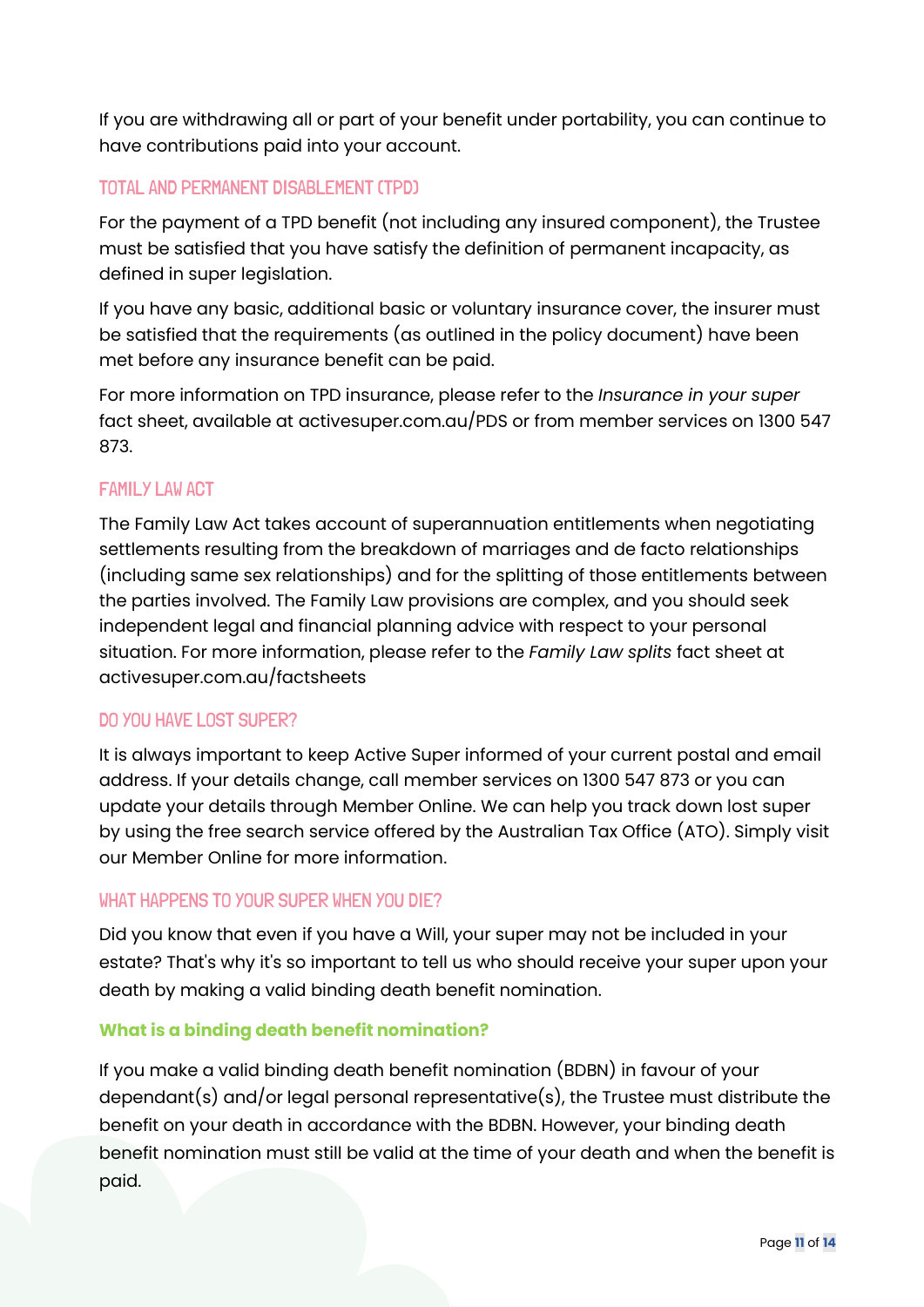## **Who can I nominate?**

Each person you nominate must be one or more of the following at the time of your death:

- Your spouse;
- Your child or children;
- Any other person who is financially dependant on you;
- Any other person with whom you had an 'interdependency relationship'. Two persons have an interdependency relationship if:
	- o they have a close personal relationship; and
	- o they live together; and
	- o one or each of them provides the other with financial support; and
	- o one or each of them provides the other with domestic support and personal care.

(Two people may have an interdependency relationship if they have a close personal relationship but do not satisfy the other requirements of an interdependency relationship because either or both of them suffers from a disability); or

• Legal personal representative(s). For the purposes of the BDBN, a legal personal representative is taken to be someone who holds grant of probate or letters of administration over your estate. If such a person has not lodged an application with Active Super within 12 months of your death, the binding nomination will be rendered invalid, and the Trustee will decide how the benefit is to be distributed.

# **How do I make a binding death benefit nomination?**

To make a binding death benefit nomination you should complete the *Binding death benefit nomination* form available from activesuper.com.au/forms or by contacting Member Services on 1300 547 873 and return it to us. There are strict legal requirements for a BDBN to be validly made. For the Trustee to consider your binding death benefit nomination as valid:

- you must confirm that each person you have nominated is either your dependent or your legal personal representative; and
- the form must state the proportion of the benefit that you wish to pay each nominated beneficiary, and the total allocation must equal 100% of the benefit; and
- the form must be signed and dated by you in the presence of two witnesses who are at least 18 years old and are not nominated as beneficiaries. The witnesses must sign and date their declaration on the same date that you sign the form; and
- the form must be provided to, and received by, the Trustee while you are alive; and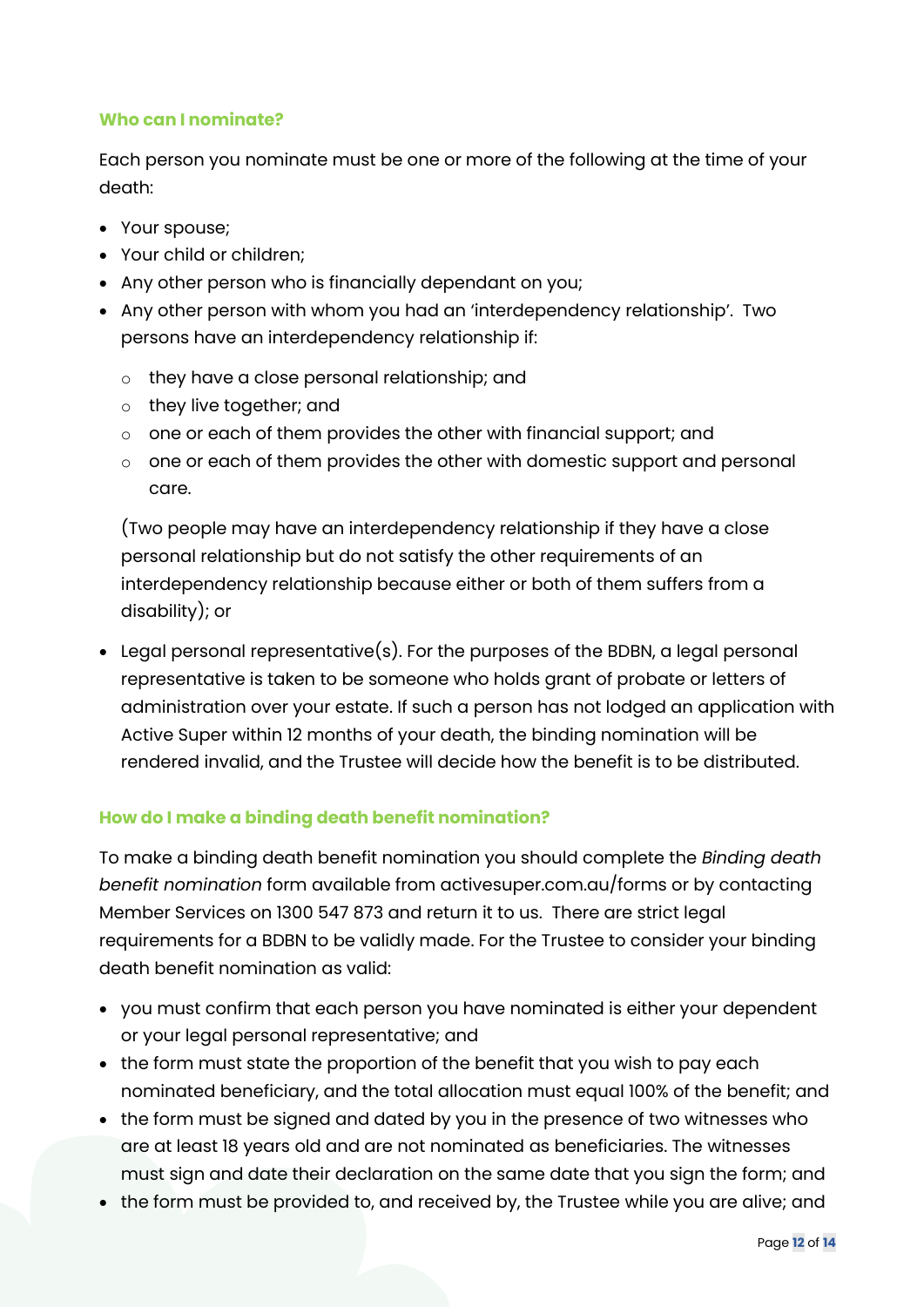• the binding death benefit nomination must not have expired.

If you submit a BDBN that we identify to be invalid on its face, we will write to you advising that we are unable to accept it. However, the legal rules about the eligibility of nominated dependents are complex and eligibility factors can vary so we cannot guarantee that each nominee will be eligible to receive payment of your death benefit at the time payment is to be made.

## **How long does a binding nomination last?**

A binding death benefit nomination will remain valid for three years after it's made. Before it expires, you can confirm a binding death benefit nomination for a further three years by using the *Confirmation of existing binding death benefit nomination*  form. You can change your nomination at any time using the *Binding death benefit nomination* form. Both forms are available at activesuper.com.au/forms

## **What happens if I do not have a valid binding death benefit nomination?**

If we don't have a valid BDBN from you when you die, the Trustee will, at its discretion, pay the benefit to one or more of your dependents or legal personal representative(s). This can happen if you do not make a valid BDBN, or if your nomination is not valid at the time of your death. Benefits paid to your legal personal representative(s) will be paid by way of a lump sum which will form part of your estate to be distributed in accordance with your Will (if you have left one) or otherwise in accordance with the law.

Examples of when a BDBN is invalid include:

- Your BDBN had expired; or
- Your BDBN form was incorrectly signed or witnessed; or
- Your BDBN form has been altered; or
- One or more of your nominees does not qualify as your dependent at the date of your death.

# INACTIVE LOW-BALANCE ACCOUNTS

If you have an inactive super account, we must pay the balance of your account to the ATO. Your account will be an inactive low-balance account if:

- Your account balance is less than \$6,000;
- We haven't received a contribution or rollover to credit to your account within the last 16 months;
- Your account has no insurance cover; and
- You haven't met a prescribed condition of release.

If you have an inactive low-balance account, any insurance you hold will be cancelled and your super account must be transferred to the ATO.